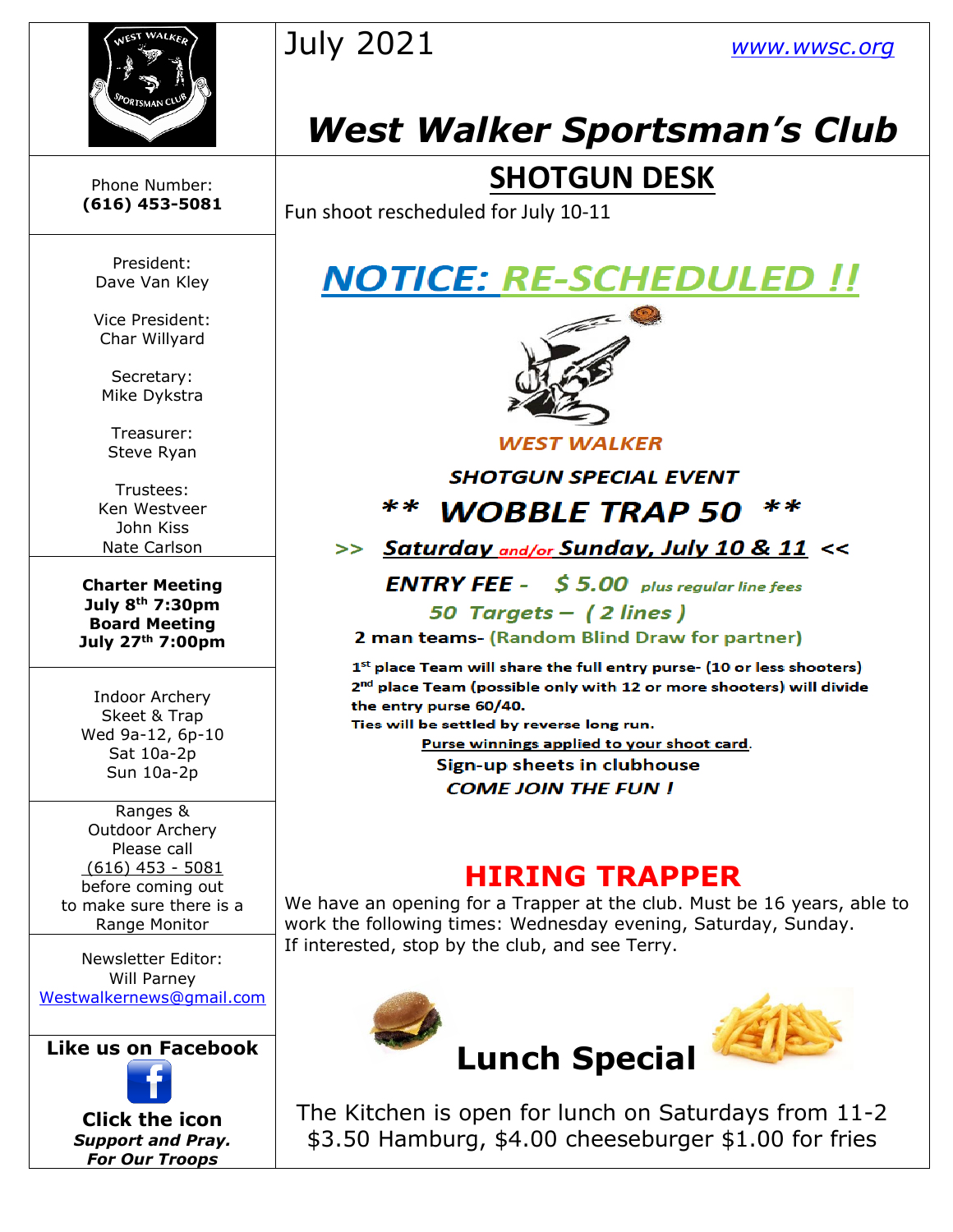### **FOR SALE BY OWNER**

#### **Beretta Shooting Pouch – divided inside – holds 50 shells each side.**

- **Brand new in package**
- **Comes with adjustable nylon belt that adjusts to 50"**
- **Dark blue color**

#### **First \$20.00 takes it!**

#### **Rick Van Aller [rickvanaller@charter.net](mailto:rickvanaller@charter.net) (616) 915-5578 (Cell) (616) 741-9697 (Home)**

# **Indoor Pistol Range Building**



 Hello! I hope everyone is doing well. The club is doing extremely well, thank you. I know that we have been facing an ammo crisis for over a year now. Whether it is a situation where you cannot find it, or if you do, it is outrageously expensive. Unfortunately, the club cannot help you with this. What we do offer is the indoor pistol range being open certain times during the week for Associate members to shoot in. That would be Monday nights for muzzle loading. Wednesday nights for modern pistol shooting and Thursday mornings for modern pistol shooting. Be sure and check the club calendar for exact times.

 Right now, the components that you will need to shoot muzzle loading pistols are readily available. We can get you #11 RWS German percussion caps: real black powder and hand cast round balls for your muzzle loader. You must give us a week or so to get them. You say you do not have a muzzle loading pistol? Well, I was in Cabela's last Thursday and they had three display cases of Pieta brand pistols for sale and reasonably priced. By the way Pieta is a good company. The Colt Navy 1851 is a great first choice in a pistol. If you should decide to take up this shooting sport, we can help you. On Monday night we have several people that can help you get started with it. If you would like to just stop by and see what it is all about, that would be fine. We might even let you shoot one but be careful. It is highly addictive and way too much fun.

 Just a reminder for the indoor range and all the other ranges. It is the shooters responsibility to pick up after yourself. An example is policing your spent brass. Taking your targets down off the cardboard backers. In the indoor range if your cardboard backer is shot up, throw it away. We have a steady supply of fresh backers. They are under the firing line tables, on the shelfs in the boxes. Remember that WWSC is made up of volunteers, not paid employees. It is a privilege to be a member of this outstanding club. With that I hope to see some new faces on Monday nights. Remember what Sam Colt said, "God made men, but Sam Colt made them equal."

Submitted by Mike Kowalski Edited by Will Parney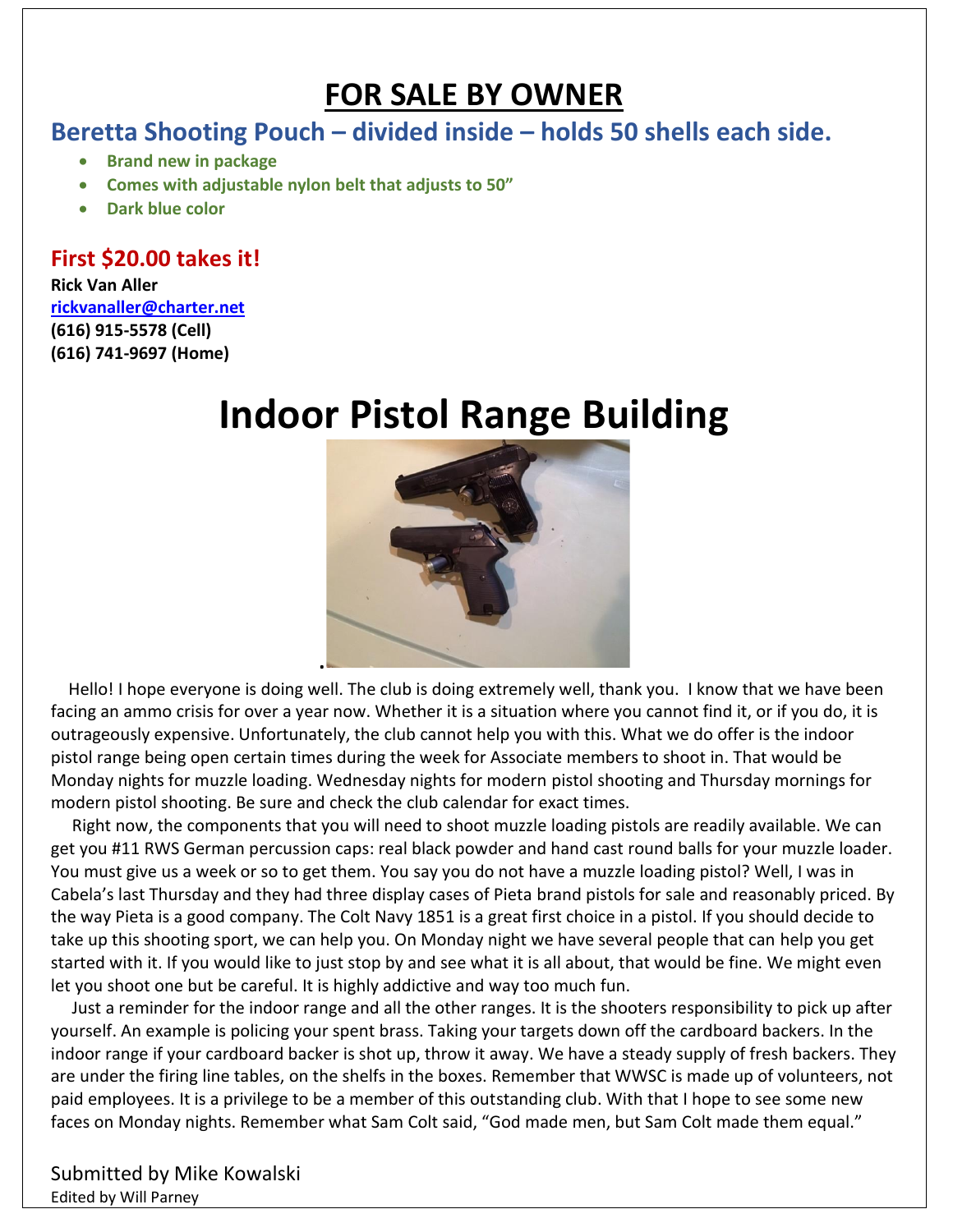

## **Summer 2021 Youth Archery**

West Walker Sportsman Club will be hosting youth archery opportunities during the Summer of 2021 at the indoor archery range. The program will be 6 week classes starting Monday July 26th and ending Monday August 30<sup>th</sup>.

This program is designed for youth with little or no experience to learn safety, proper archery form, and have fun. All equipment is provided, but own equipment can be used. The class will be taught by USA Archery Certified Instructors who have had several years' experience teaching youth archery in multiple settings.

#### **1) Beginning Archery**

- •Monday Evenings at 6:00
- •Instruction is on basic form, safety & FUN
- Equipment is provided
- •Variety of targets

#### **2) Advanced Beginner Archery**

- •Monday Evenings at 7:15
- •Requires minimal shooting ability and desire to advance
- •Equipment is provided
- •Class focus will be to improve each student's shooting ability
- •Variety of targets
- • 5 weeks of indoor instruction & the "Carnival of Chaos" party to end the class
- •Class limited to 12 students
- • Structured weekly lesson plan with specific skills to develop proper shooting form
- • 5 weeks of indoor instruction & the "Carnival of Chaos" party to end the class
- Class limited to 12 students.

For safety considerations we will need to pre-qualify any students under 8 years old prior to accepting them into the program. At a minimum each student will need to independently stand and shoot safely from the shooting line and be able to follow verbal directions. Contact Jerry Schondelmayer to setup a time for this evaluation as required.

The cost will be a one-time \$30.00 signup fee for targets/supplies/pizza party that includes the weekly range fee payable with cash on the first day. Contact Jerry Schondelmayer for more information or to sign up your young archers.

Shannon Griffin The Shannon Griffin Jessica Jeffery The Muslim Jerry Schondelmayer 616-283-2879 616-520-3052 616-836-0025

Jamie Rolfe Charlie Talboys USA Archery Level 2 Instructor USA Archery Level 2 Instructor 616-204-1729 616-901-9023 jamie.rolfe27@gmail.com talboys@mulderbros.com

USA Archery Level 2 Instructor USA Archery Level 2 Instructor USA Archery Level 3 NTS Coach n0ck-0n@att.net industrial ijeffery19@gmail.com is igrivated industrial industrial industrial industrial industrial industrial industrial industrial industrial industrial industrial industrial industrial industrial industr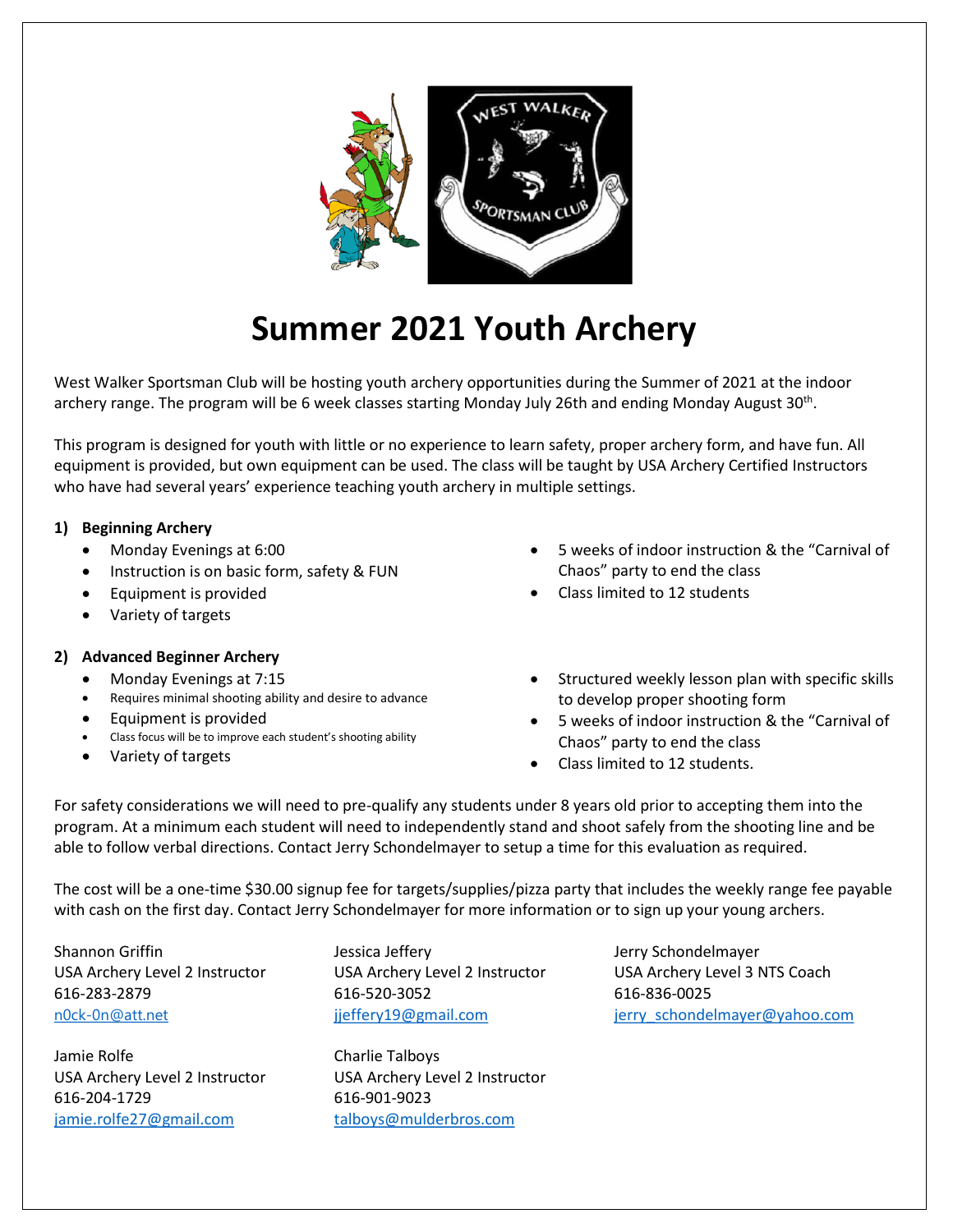# **3D Archery League Summer 2021**

WWSC will be hosting a 6-week 3D League starting Wednesday July 28th for participants to prepare for the upcoming fall bowhunting seasons.

This will be a "non-competitive, get ready for bowhunting" type a league. Score will be kept and record for reference only. A member of the Archery Committee will be at the range from 4:00-8:00pm on Jul 28th signing up participants, collecting fees and handing out information. All league fees will go towards the ending cookout/banquet/fun shoot on September 15th.

League Fee

\$15.00 to sign up (Includes Charters, Associates & Non-Members)

Weekly Shooting Fee Free weekly for Charter Members \$5.00/Week for Associate Members \$10.00/Week for Non-Members

When? Jul 28, Aug 4, 11, 18, 25 & Sep 1 Fun shoot & Cookout/Banquet Sep 15

Classes

Youth, Yellow Stake, any equipment allowed. Traditional, Yellow Stake, any recurve or longbow allowed. Bowhunter, Green Stake, and recurve, longbow or compound bow allowed. Advanced Bowhunter, Red Stake, and recurve, longbow or compound bow allowed.

Details Scoring (10, 8, 5 & 0) Rangefinders OK NO CROSSBOWS NO BROADHEADS OR PRACTICE BROADHEADS

Questions? Contact:

Jerry Schondelmayer USA Archery Level 3 NTS Coach 616-836-0025 [jerry\\_schondelmayer@yahoo.com](mailto:jerry_schondelmayer@yahoo.com)

Charlie Talboys USA Archery Level 2 Instructor 616-901-9023 [talboys@mulderbros.com](mailto:talboys@mulderbros.com)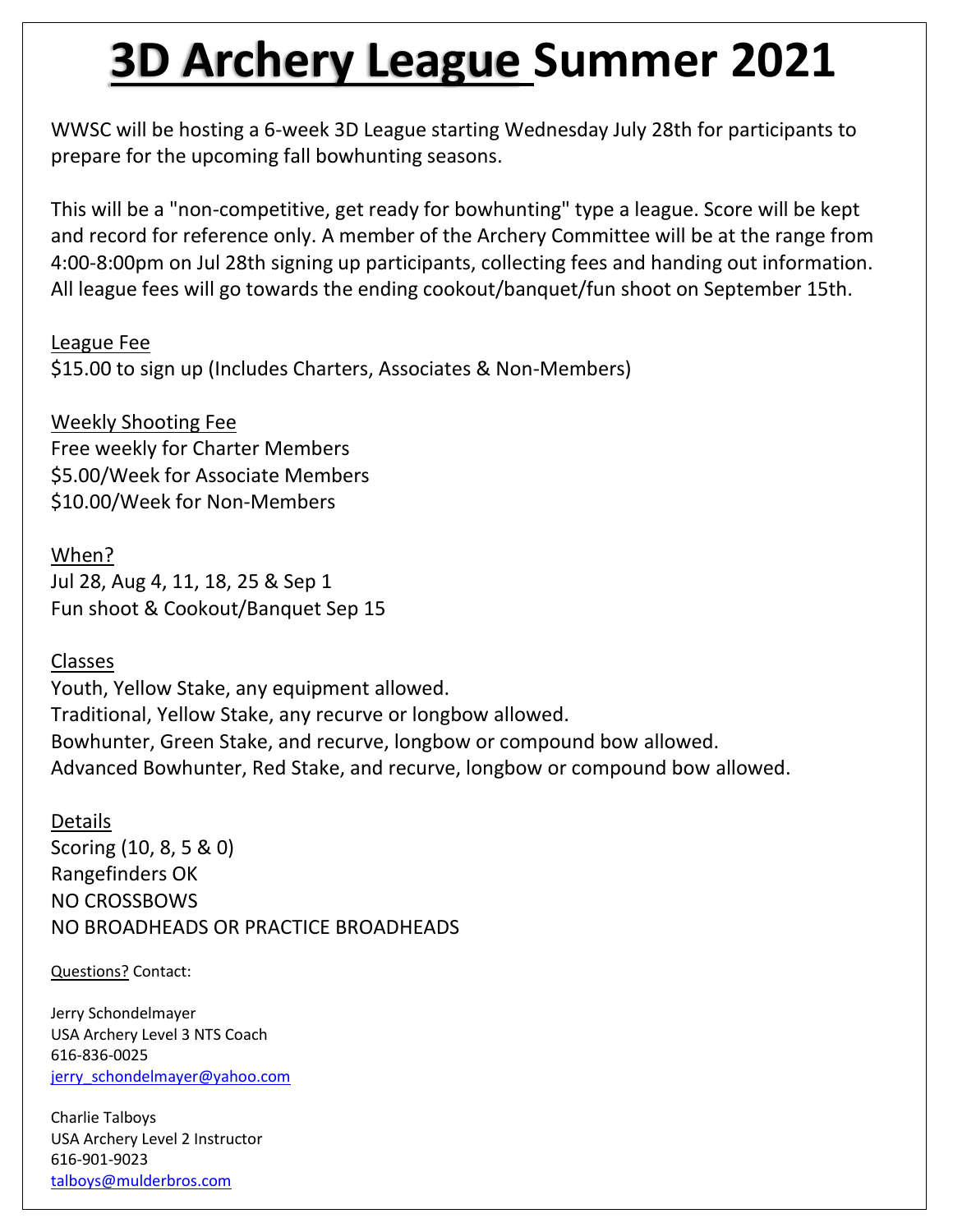

# **ART OF A DIFFERENT CALIBER SATURDAY AUGUST 21, 2021,** 2:00 TO 6:00 PM

# A FUN EVENT FOR THE WHOLE FAIMLY

WE WILL BE CREATING ART USING PAINT BALLS. VOTING TICKETS WILL BE SOLD 10 FOR \$1. EACH ARTIST GET 50% OF THEIR VOTE VALUE, (SO, YOU WANT YOUR FRIENDS AND FAMILY TO COME AND VOTE FOR YOUR PAINTING!) THE WINNING ARTIST GETS 25% OF THE TOTAL. THE CLUB GETS 25% OF THE TOTAL

# **FOR \$5 YOU CAN BE AN ARTIST**

WE WILL SUPPLY THE USE OF A PAINT BALL GUN, THE CANVAS, AND THE PAINT BALLS. SINCE SUPPLIES NEED TO BE PURCHASED **ARTISTS MUST PRE-REGISTER.** YOU CAN PAY THE DAY OF THE EVENT BUT YOU MUST SIGN UP BY **WEDNESDAY AUGUST 11, 2021** 



TO SIGN UP CONTACT **GLORIA VONDERHEIDE** (616) 454-7454 OR g\_vonderheide @yahoo.com NO INTERST IN CREATING ART? COME JUST TO ENJOY WATCHING THE CREATIONS SIGN UP TO VOLUNTEER AT THE EVENT



COME SUPPORT THE CLUB AND YOUR FRIENDS BY VOTING COME TO ENJOY HOT DOGS & CHIPS FOR \$1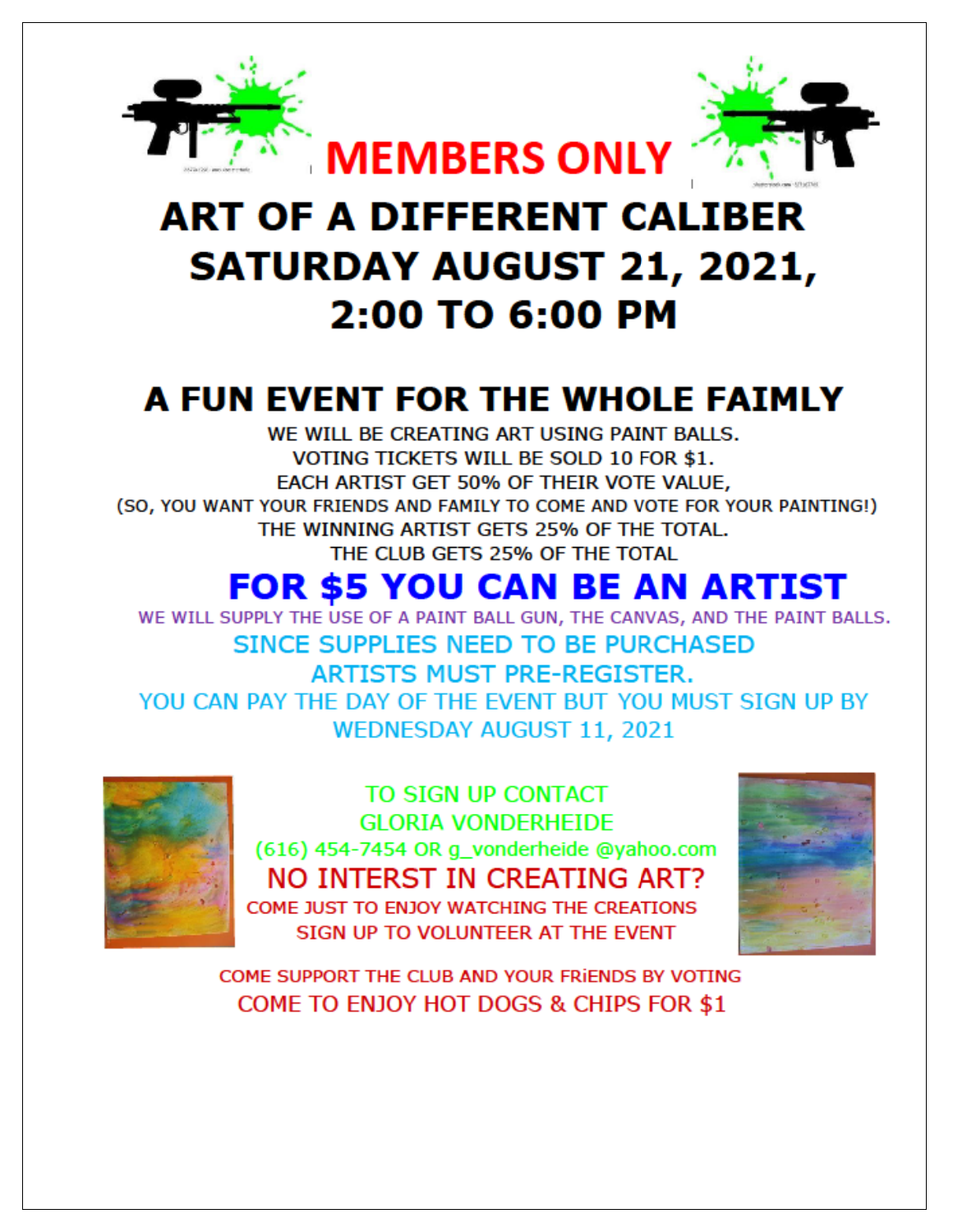#### **NEED Volunteers to be trained as Range Monitors.**

WWSC is seeking members to serve flexible shifts, typically 4 to 5 ¼ hrs Please contact Jeff Reynolds (616)710 1280 Email; [wwsc.range.monitor@gmail.com](mailto:wwsc.range.monitor@gmail.com) if you are interested.

#### **Range Monitors receive:**

1% discount toward membership renewal for each hour served.  ${60 \text{ hrs. served}}$ ; approximately one shift / month = 60% discount} Personal use of indoor pistol range for serving two or more shifts per month. **Call 616-453-5081 to CONFIRM the ranges are open**